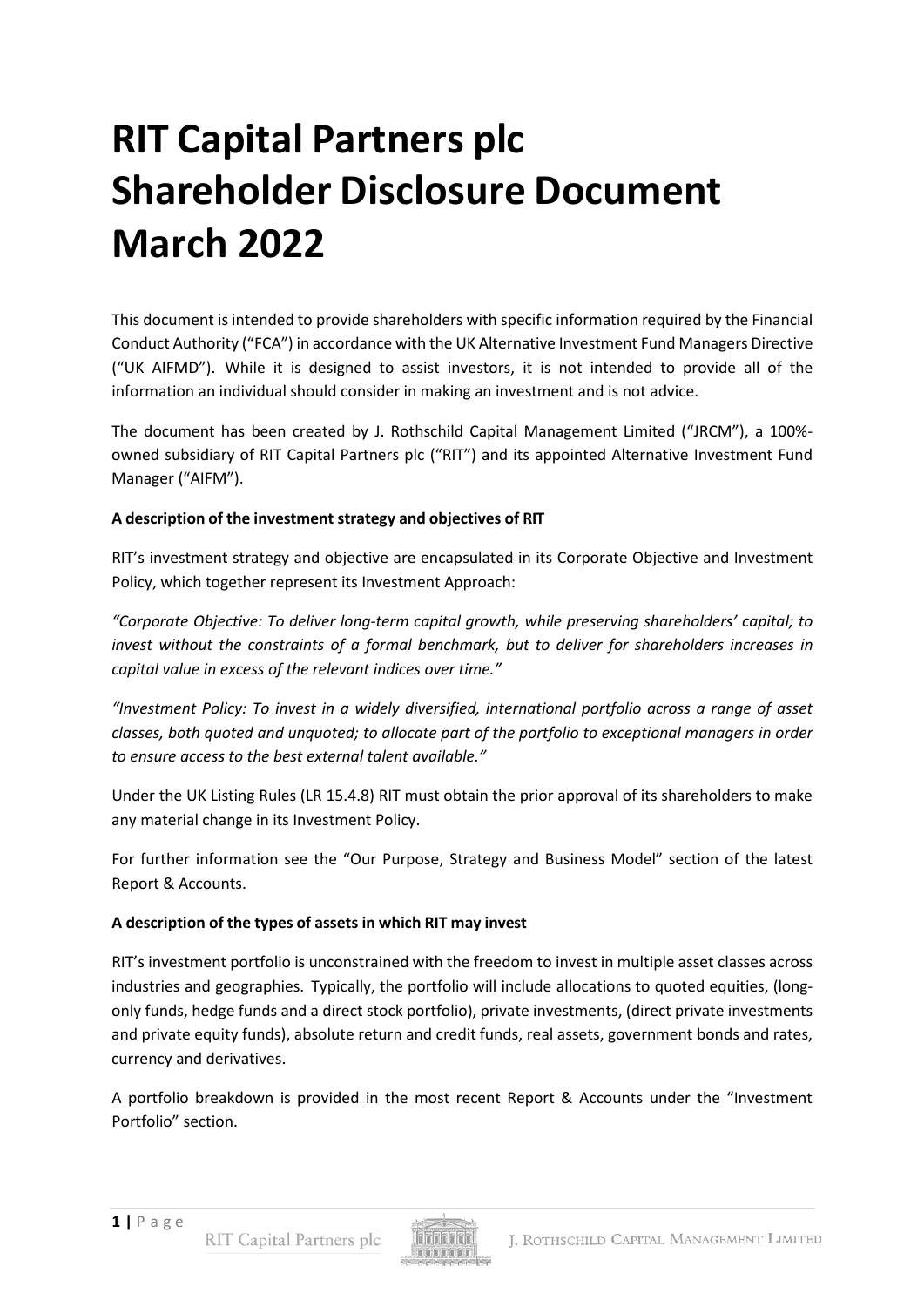## **The investment techniques that RIT may employ and all associated risks**

The most important objective is long-term capital growth while preserving shareholders' capital. The essence of RIT's investing DNA is about protecting and enhancing shareholders' wealth.

There may be times when RIT will deliberately place protection of shareholders' funds ahead of growth, but RIT believes that active management of equity exposure, combined with early identification of opportunities and themes, while investing across multiple asset classes, is more likely to lead to long-term outperformance.

RIT seeks, therefore, to display healthy participation in up markets, and reasonable protection in down markets. Over time, this should allow RIT to compound ahead of markets throughout the cycles. Indeed, since RIT's listing in 1988, it has participated in 74% of the market upside but only 38% of the market declines. As at 31<sup>st</sup> December 2021, this has resulted in the NAV per share total return compounding at 11.5% per annum, a meaningful outperformance of global equity markets. Over the same period the total share return to shareholders was 12.4% per annum.

It is the investment policy which guides JRCM as it manages the portfolio. So, while RIT has a core equity bias, it typically invests the portfolio across multiple asset classes, geographies, industries and currencies. This has been the basis of RIT's approach over many years – combining thematic investing with individual securities, and private investments with public stocks. The long-term success of RIT to date has been drawn from a distinctive blend of stocks, private investments, equity funds, real assets, and absolute return and credit, all overlaid with currency positioning and macro exposure management.

RIT and JRCM believe that the extent of their global reach and unique network allows them to maximise their ability to deploy capital effectively. JRCM's in-house investment team works closely with RIT's core external managers, enabling RIT to invest in funds which may be closed to new investors, and cannot be accessed by a retail investor. In addition, this strong network provides access to intellectual capital, and co-investment opportunities. This aspect of the model is key to the ability to identify and deliver value from differing sectors, markets and assets. And while access to such specialist managers comes at a cost, it is an important part of the investment decision and, if warranted, RIT is comfortable paying that cost.

Above all, RIT's approach is long term. The permanent capital structure of an investment trust compared to open-ended funds, means RIT does not suffer from liquidity-driven pressures to fund redemptions. RIT can therefore hold its investments in both public and private markets over an extended period and intend to realise them at an optimum time.

Please refer to the sections titled "Our Purpose, Strategy and Business Model" in the latest Report & Accounts for further information.

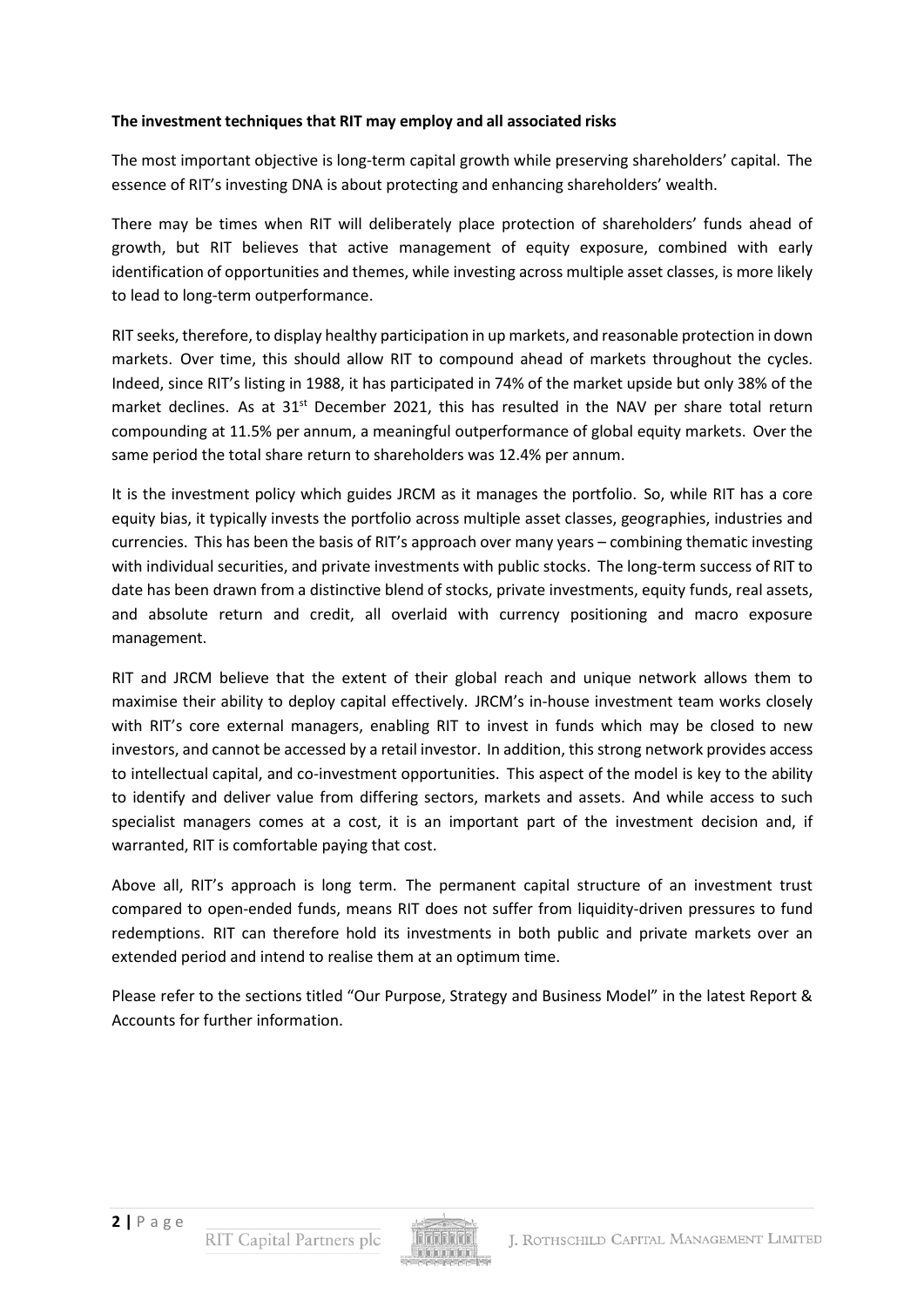## *Risks*

The principal risks facing RIT are both financial and operational. The ongoing process for identifying, evaluating and managing these risks, as well as any emerging risks, is the ultimate responsibility of the RIT Board and the RIT Audit and Risk Committee. Day-to-day management is undertaken by JRCM within parameters set by the Board.

As an investment company, RIT is exposed to financial risks inherent in its portfolio, which are primarily market-related and common to any portfolio with significant exposure to equities and other financial assets. The ongoing portfolio and risk management includes an assessment of the macroeconomic or geopolitical factors that can influence market risk, as well as consideration of investment-specific risk factors.

The RIT Board sets the portfolio risk parameters within which JRCM operates. This involves an assessment of the nature and level of risk within the portfolio using qualitative and quantitative methods.

Operational risks include those related to the legal environment, regulation, taxation and other areas where internal or external factors could result in financial or reputational loss. These are managed by JRCM with regular reporting to, and review by, the RIT Audit and Risk Committee and the RIT Board.

The RIT Board is responsible for the Group's system of internal controls and it has delegated the supervision of the system to the RIT Audit and Risk Committee. Such systems are designed to manage, rather than eliminate, the risk of failure to achieve business objectives and, as such, can provide only reasonable and not absolute assurance against any material misstatement or loss.

Further information on the principal risks faced by RIT, the mitigation for these risks and the key controls in place is provided in the "Principal Risks & Viability" section and the "Audit and Risk Committee Report" of the most recent Report & Accounts. Further detail of the financial risk management employed by RIT can be found in the "Notes to the Financial Statements" in the latest Report & Accounts.

Shareholders should be aware that past performance is not necessarily a guide to future returns. The value of investments can fall or rise and you may not get back the amount invested.

#### **Investment restrictions**

There are no external restrictions on the allocation of assets to specific investments. As a listed Investment Trust, RIT is required to maintain a diversified portfolio to spread investment risk.

The RIT Board has established what it considersto be appropriate internal investment risk limits, which establish broad parameters for JRCM's investment management, including factors such as equity market exposure levels and size of individual positions. These are subject to a "comply or explain" approach; JRCM may exceed the limits with the approval of the RIT Board.

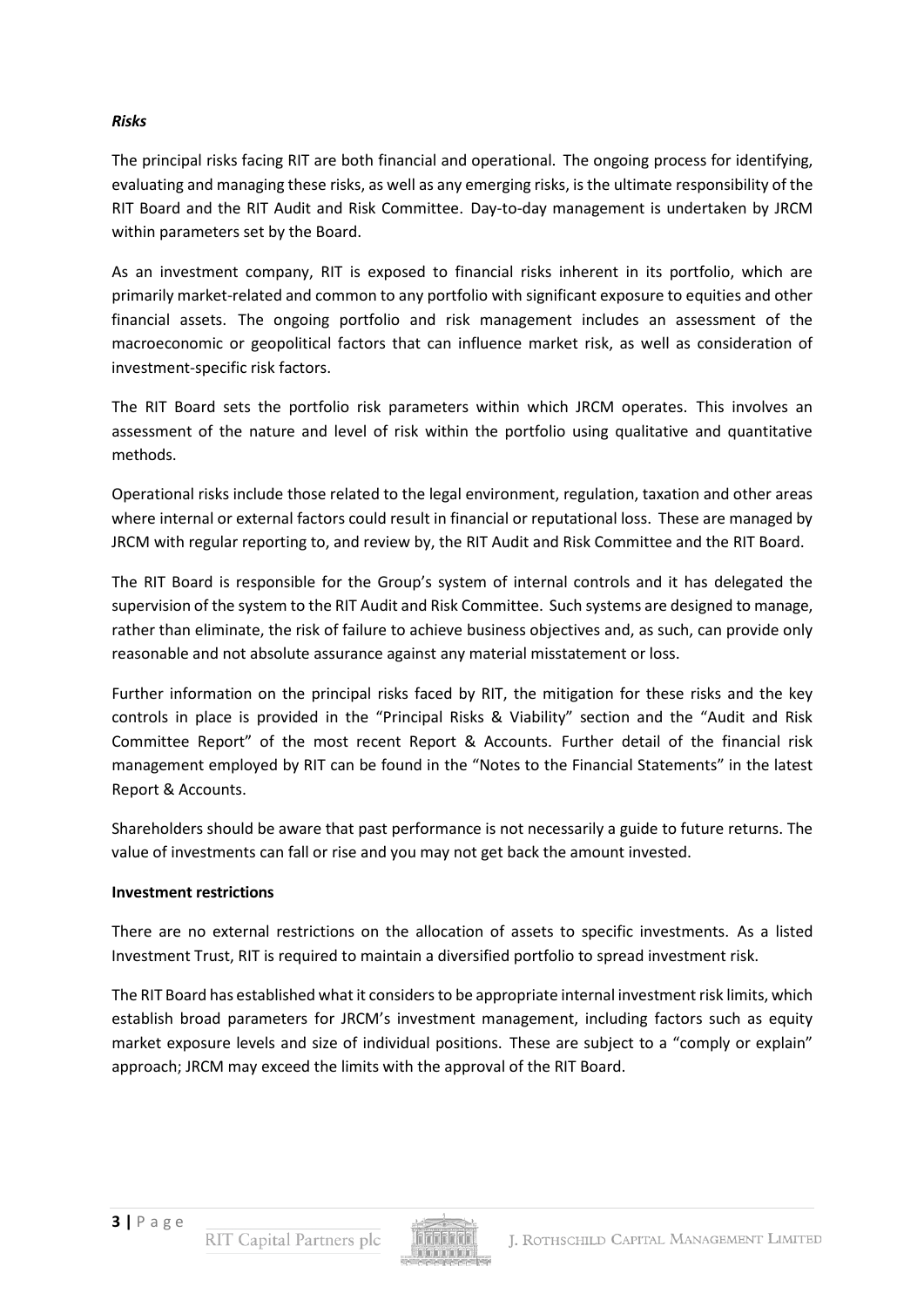## **Circumstancesin which RIT may deploy leverage and the types of leverage permitted**

RIT maintains structural gearing principally through fixed-rate private placement notes and revolving credit facilities. RIT may also use leverage through derivatives – typically currency forwards and options, equity index futures and options, as well as interest rate derivatives. Leverage from borrowings and derivativesis an integral part of portfolio and risk management for RIT. As is explained in RIT's strategic aims, it differs from other trusts who aim to be fully invested in equities and who also may take a more passive approach to currency exposure.

The use of derivatives falls into two main categories:

1. Hedging: RIT has historically deployed derivatives to manage its exposure to market risk; more specifically in relation to price, interest rate and currency risk. The use of derivatives for hedging purposes is consistent with the capital preservation objective. The choice of derivative will be informed by the desire for efficient portfolio management and will typically involve options, futures, swaps and forwards.

For example, if it is considered there are short-term macro-economic factors which increase the risk to the broad market, but there is no wish to sell specific stocks, RIT may employ a short index future to reduce the equity market exposure or purchase put options on market indices.

Also, as a global investor, many of the shares that RIT owns are in foreign jurisdictions, exposing the Sterling Net Asset Value to currency translation risk. To hedge against this, RIT may employ currency forwards or options to reduce foreign currency exposure and increase Sterling exposure.

2. Active Positions: RIT will also deploy derivatives as part of general portfolio management in situations where they are the most efficient way to express an investment idea.

For example, in recent years when opportunities have arisen from specific market conditions, RIT has gained exposure to gold through the use of gold futures.

The use of derivatives, including their nature and size, is disclosed in the "Notes to the Financial Statements" in the latest Report & Accounts.

## **Risks from deploying leverage**

The use of leverage means that it can be possible for RIT to experience an investment loss greater than the amount it originally invested or placed as collateral with a counterparty. As a result, the leveraged instruments within RIT's portfolio are very carefully monitored. As noted above, leverage is often used to hedge risk within the overall portfolio although it can also be used as part of efficient portfolio management.

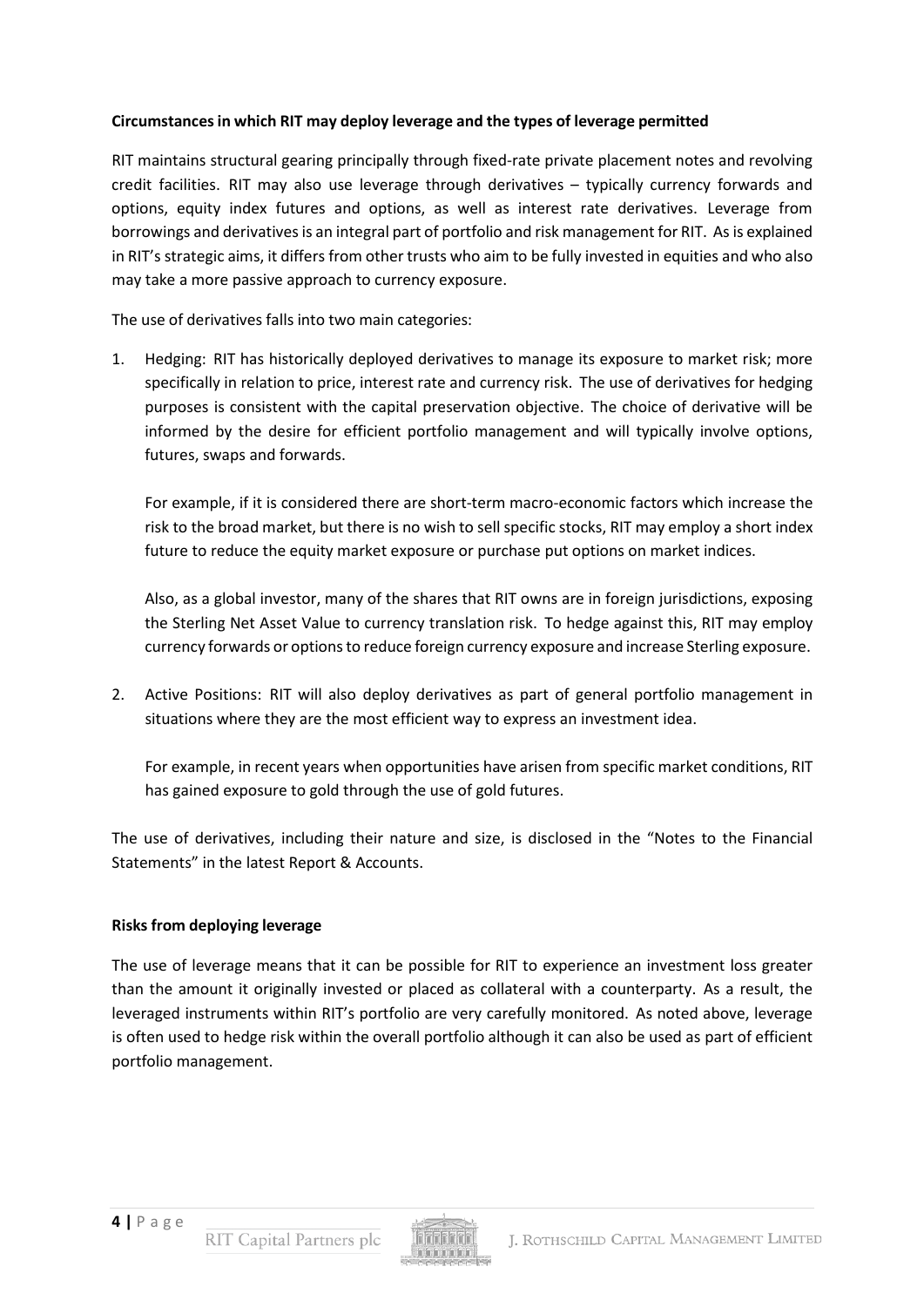#### **Collateral and asset reuse arrangements**

RIT only uses cash as collateral and does not undertake securities lending or have any asset reuse arrangements in relation to collateral. RIT does not have a prime broker.

## **Restrictions on the use of leverage and maximum leverage**

The RIT Board oversees the use of leverage and imposes certain limits to ensure that the use of borrowings and derivatives is consistent with our Corporate Objective and Investment Approach. Compliance with these limits is reported to the RIT Board on a monthly basis.

In order to assessthe potential impact on liquidity from lossesstemming from derivatives, we perform a "Value at Risk" based assessment on RIT's portfolio at least monthly to ensure that the business has enough cash to cover potential liquidity calls.

Under UK AIFMD we are required to calculate leverage using the two methodologies specified by the Directive, the 'Gross Method' and the 'Commitment Method', the difference being that the Commitment Method allows certain exposures to be offset or netted.

RIT has currently set a limit of 750% on the use of leverage based on both the Commitment Method and the Gross Method. RIT's leverage calculated as at  $31<sup>st</sup>$  December 2021 under the methods stipulated by AIFMD was 169% under the Gross Method and 124% under the Commitment Method.

These calculations are stipulated by the Directive and do not always reflect the manager's view of risk. For example, with RIT's NAV denominated in Sterling and ultimately seeking a Sterling return, the manager may deploy currency forwards to hedge the risk of loss from currency translation when investing in foreign denominated assets. One such example would be the purchase of a long Sterling currency forward against the US Dollar to remove the currency translation risk from holding a security denominated in US Dollars. However, the exposure from this currency forward would be included in both the Gross Method and Commitment Method in full, notwithstanding the reduction in currency translation risk.

## **Structure of investment and legal implications**

RIT is a UK investment trust and a public limited company incorporated in England and Wales. It has a single class of £1 ordinary shares, listed on the main market of the London Stock Exchange, which provides rights governed by RIT's Articles of Association as well as general UK Company Law. Where new shares are issued, investors will be provided with terms and conditions prior to their subscription.

While investors acquire an interest in RIT on subscribing for, or purchasing, shares, RIT is the sole legal and/or beneficial owner of its investments. Consequently, shareholders have no direct legal or beneficial interest in those investments. The liability of shareholders for the debts and other obligations of RIT is limited to the amount unpaid, if any, on the Shares held by them.

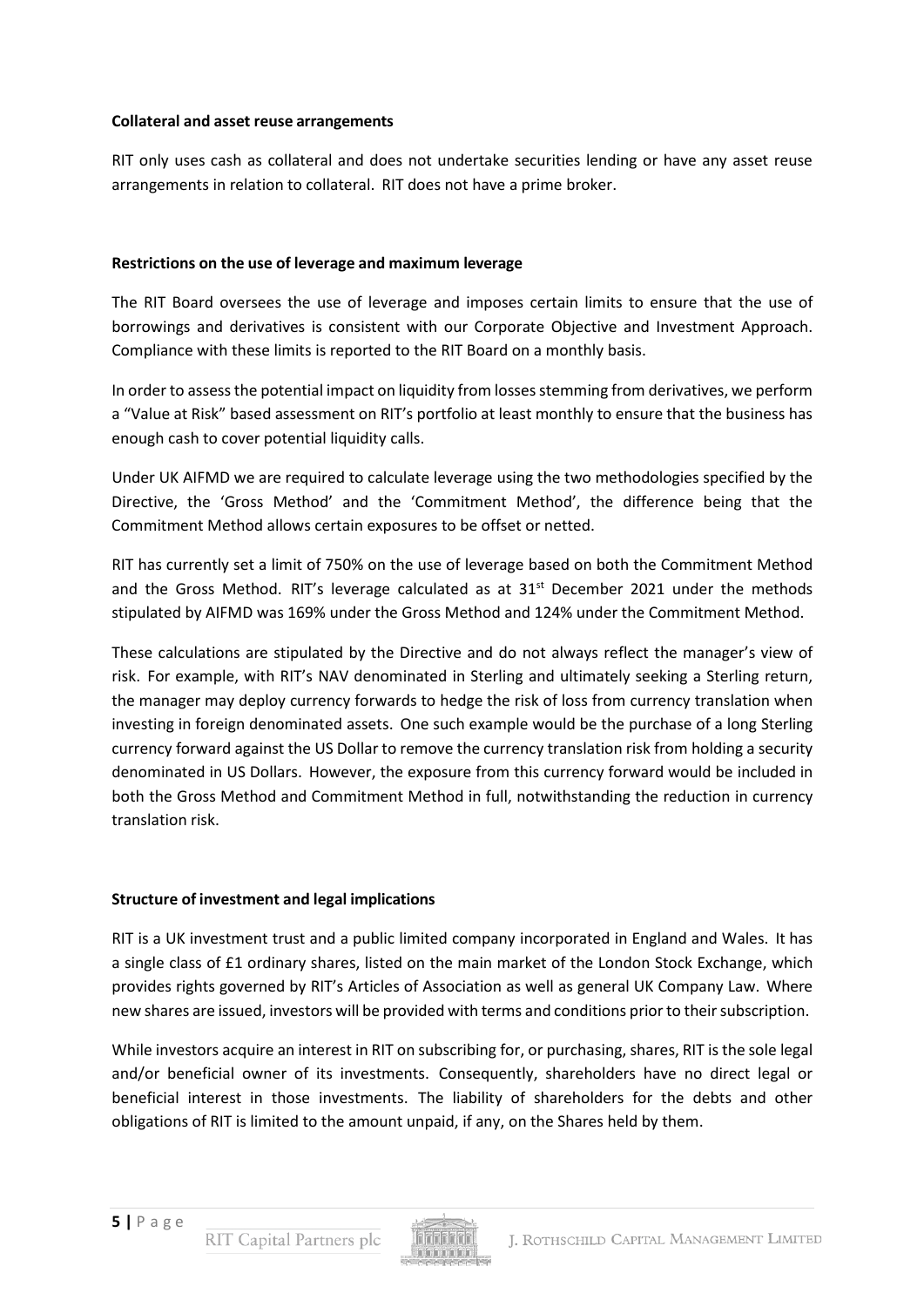There are no preferential share classes or preferential treatment of investors. As a company listed on the UK Listing Authority's Official List, RIT is required to treat all shareholders of a given class equally.

RIT's Articles of Association are available on RIT's website at [www.ritcap.com.](http://www.ritcap.com/)

#### **Service providers**

#### *AIFM*

J. Rothschild Capital Management Limited, with registered office 27 St James's Place London SW1A 1NR, is the appointed alternative investment fund manager of RIT. JRCM is a wholly-owned subsidiary of RIT and is responsible for the discretionary portfolio management of RIT and exercising the risk management function.

In addition, JRCM performs certain administration, fund accounting and valuation services for RIT. As company secretary, its duties also include the arrangement of, co-ordination and preparation of board and committee meetings and papers; ensuring that packs provided for board meetings shall include required documents; and attendance and minuting of board meetings.

## *Depositary*

RIT is required to appoint a Depositary and has appointed BNP Paribas Securities Services to this role. The key roles of the Depositary are:

- ensuring that RIT's cash flows are properly monitored, and that all payments made by or on behalf of investors upon the subscription for shares are received;
- safekeeping RIT's assets, which includes (i) holding in custody all financial instruments that can be registered in a financial instrument account opened in the Depositary's books and all financial instruments that can be physically delivered to the Depositary; and (ii) for other assets, verifying the ownership of such assets and maintaining records accordingly;
- ensuring that the sale, issue, re-purchase, redemption and cancellation of RIT shares are carried out in accordance with applicable law and RIT's articles of association;
- ensuring that the value of the shares in RIT is calculated in accordance with applicable law and the articles of association;
- carrying out the instructions of JRCM, unless they conflict with applicable law or the articles of association;
- ensuring that in transactions involving RIT's assets any consideration is remitted to the Company within the usual time limits; and
- ensuring that RIT's income is applied in accordance with applicable law and the articles of association.

RIT's depositary has not made any arrangements to discharge itself of liability under UK AIFMD. Should it do so, such arrangements will be detailed in this document. The depositary may not reuse assets of the AIF.

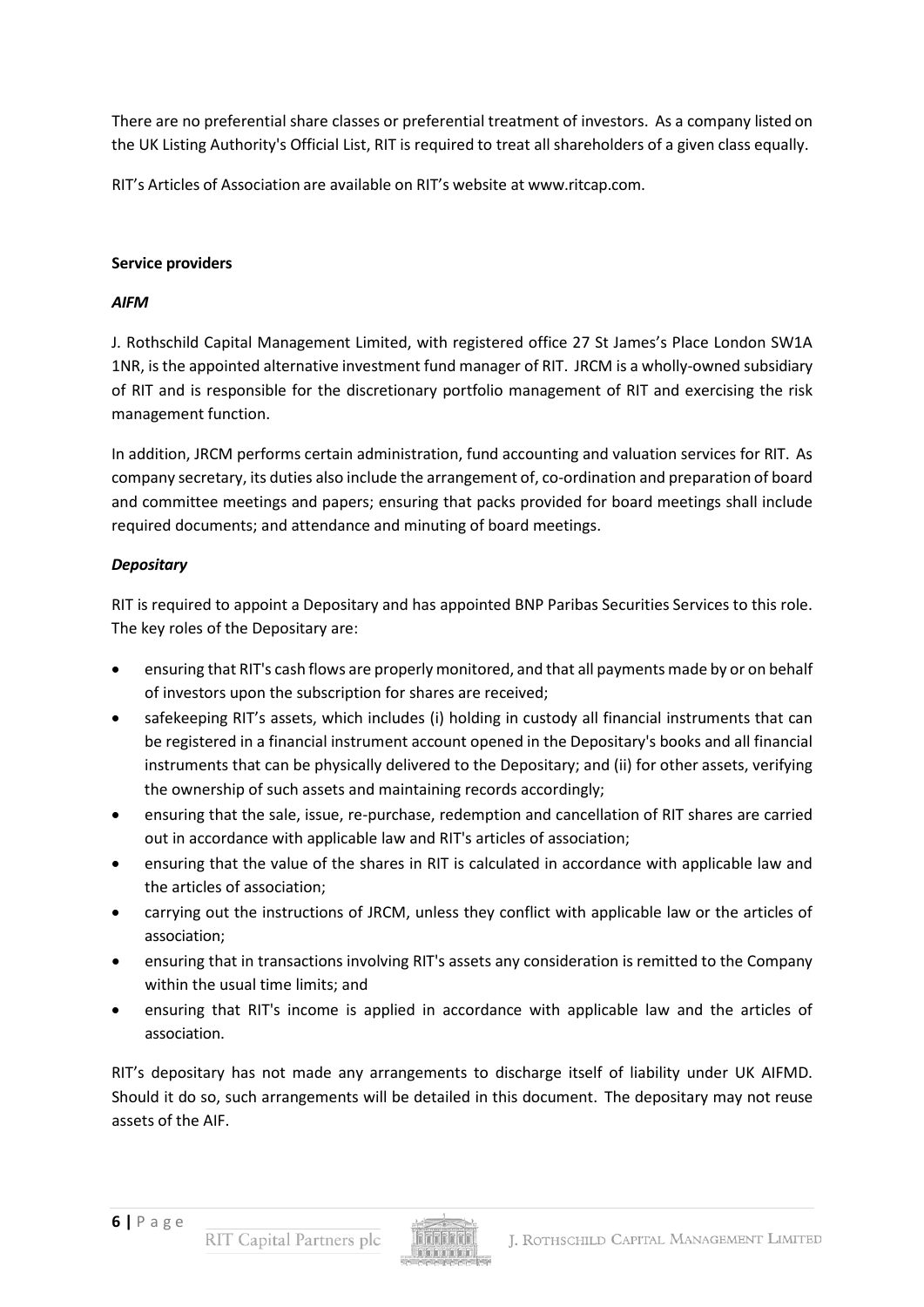#### *Other service providers*

RIT's other service providers are detailed in the "Directory" section of the latest Report & Accounts and, in particular, the Auditor's role is outlined in the Independent Auditor's Report.

## *Rights against third party service providers*

RIT is reliant on the performance of third-party service providers. Each shareholder's contractual relationship in respect of its investment in shares is with RIT only. Accordingly, no shareholder will have any contractual claim against any service provider with respect to such service provider's default. This is not withstanding the right a shareholder may have to bring a claim against an FCA authorised service provider under the Financial Services and Markets Act 2000.

#### **Description of JRCM's management of professional liability risk**

Under UK AIFMD, JRCM is responsible for the portfolio management and risk management of RIT. In respect of such an appointment, JRCM has operational and financial arrangements in place in respect of professional liability risk. JRCM has adequate "own funds" under UK AIFMD to cover this risk.

#### **Delegation by JRCM**

JRCM is responsible for the portfolio management of RIT. Part of RIT's portfolio is invested in funds managed by third parties. In certain circumstances, these are structured as segregated accounts. These arrangements are considered under UK AIFMD to be delegation of portfolio management. These arrangements are detailed in the Investment Portfolio section of RIT's latest Report & Accounts. No conflicts of interest have arisen in respect of these delegate arrangements.

#### **Total return swaps**

Under the Securities Financing Transactions Regulation, JRCM is required to make available certain information about RIT's use of securities financing transactions and total return swaps. RIT does not make use of securities financing transactions but does employ total return swaps when it is considered efficient for the portfolio to gain notional exposure to an asset class via a total return swap rather than by direct exposure. Total return swaps could be used to hedge existing risks or for investment purposes, as described in the section above on the circumstances in which RIT may deploy leverage.

RIT's use of total return swaps is mostly in respect of single stocks or baskets of equities, however, consistent with RIT's investment objective to invest across a range of asset classes, there is no restriction to the underlying asset type and RIT may employ total return swaps in respect of fixed income indices or other investments. RIT may use total return swaps to gain both long and short exposure.

There is no specific limit placed upon the proportion of total return swaps in the portfolio but their use doesincrease RIT'sleverage calculation and there are set limits on the use of leverage as described

RIT Capital Partners plc

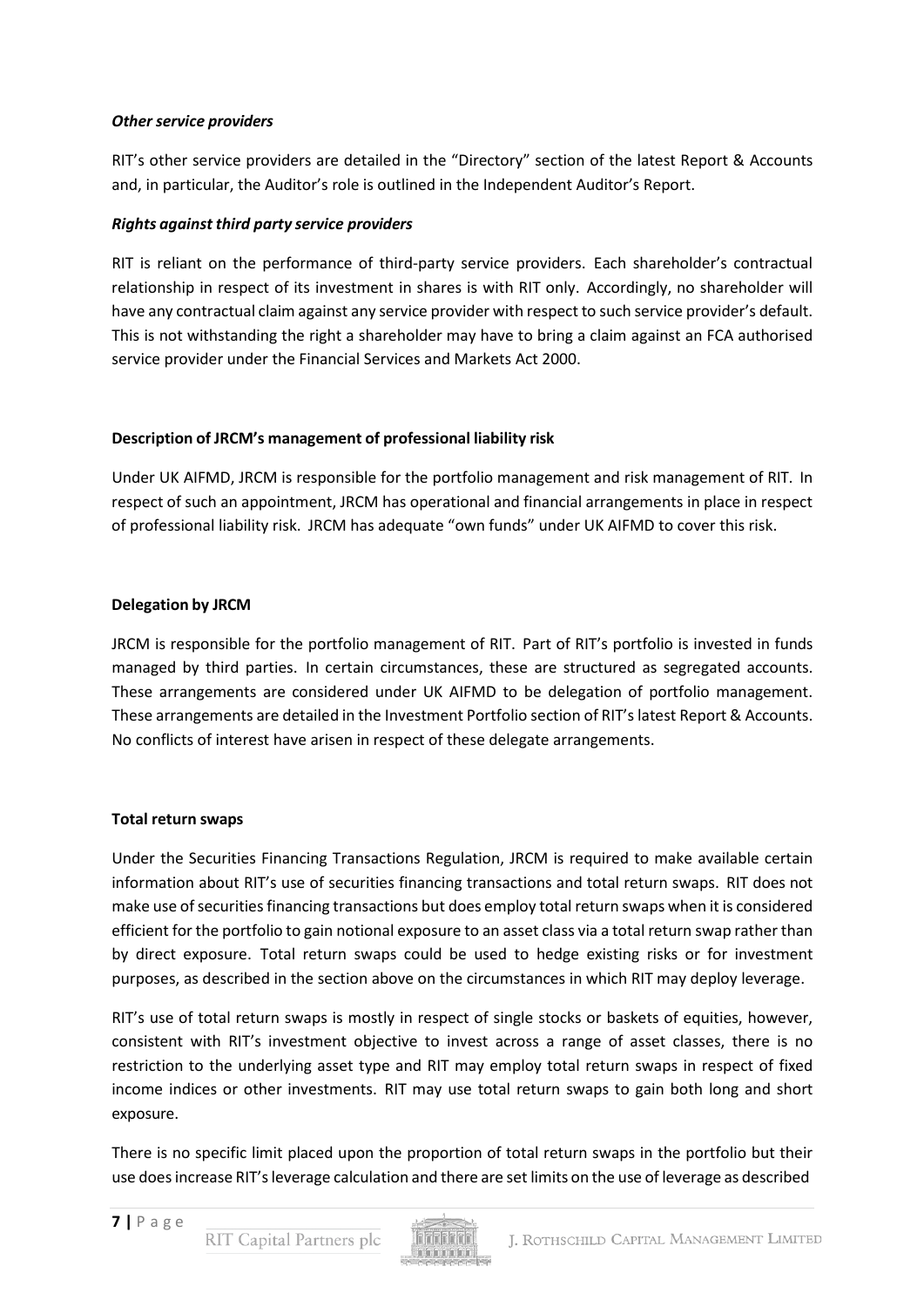in the section above on maximum leverage. The use of total return swaps will vary according to macroeconomic conditions, however, we would not expect the proportion to exceed a quarter of assets under management.

Total return swaps are executed with broker counterparties that are appropriately regulated in the UK, EU or US and of suitable financial strength (no minimum credit rating is stipulated but all total return swaps are executed with large, global brokers). Only cash is used as collateral and no reuse of collateral is permitted. Derivative contracts and collateral placed with the broker remain at the counterparty. 100% of returns generated by total return swaps are attributed to RIT.

Further information on RIT's risk management in respect of derivative instruments can be found in the "Notes to the Financial Statements" in the latest Report & Accounts

## **Further information available to investors**

The latest Report & Accounts, available on RIT's website at [www.ritcap.com,](http://www.ritcap.com/) includes information for our shareholders on the following areas:

- More detail on portfolio composition, including the liquidity profile of RIT's assets, some of which are illiquid in nature;
- Associated risks and corresponding risk management procedures, (including market risk, price risk, interest rate risk, currency risk, credit risk and liquidity risk management);
- Valuation procedures and pricing methodologies, including for those assets that are hard-tovalue;
- Fees, charges and expenses and the amounts borne by investors;

The website also provides information on RIT's current share price, historical performance, latest monthly Net Asset Value ("NAV") and factsheets.

## **Periodic disclosures and updates to information**

JRCM must periodically disclose to shareholders certain information in relation to RIT, including RIT's assets that are illiquid in nature, arrangements for managing the liquidity of RIT and RIT's current risk profile and risk management systems. This information is provided at least annually in RIT's Report & Accounts.

Shareholders will also be notified on a regular basis of the total amount of leverage employed by RIT, if there are any changes to the maximum level of leverage which RIT may employ or the rights for reuse of collateral under any leveraging arrangements. This information will be made available by way of update to this document, at least annually or more frequently if required, or such other manner as JRCM and the directors of RIT determine appropriate.